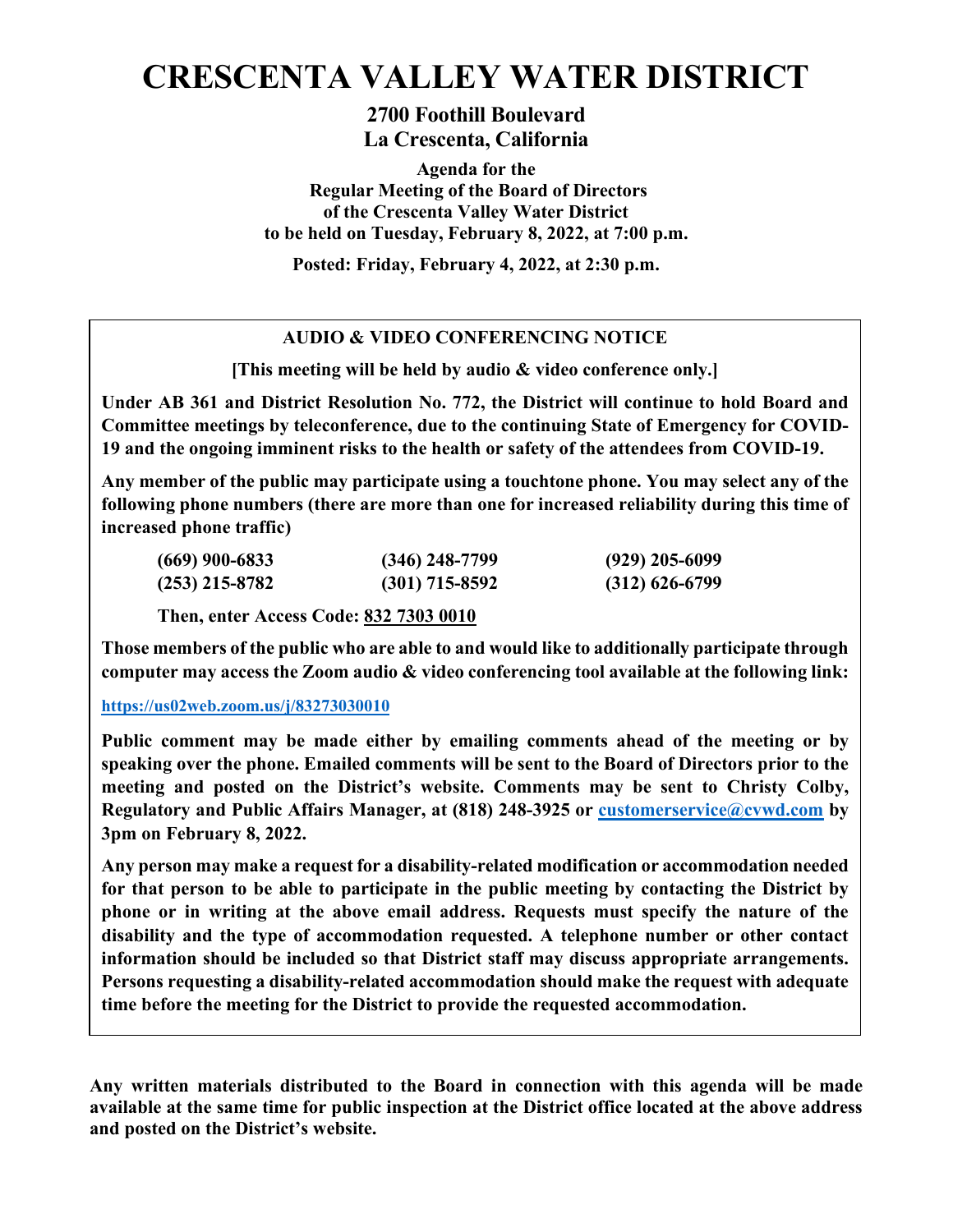### **Call to Order and Determination of Quorum**

#### **Pledge of Allegiance**

#### **Adoption of Agenda**

#### **Public Comments**

**At this time, the public shall have an opportunity to comment on any non-agenda item relevant to the subject matter jurisdiction of the Board. This opportunity is non-transferable, and speakers are limited to one three-minute (3) comment. Under the provisions of the Brown Act, the Board is prohibited from taking action on items not listed on the agenda, except under certain circumstances.**

#### **Foothill Municipal Water District Report**

1. Report on activities at Foothill Municipal Water District.

## **Consent Calendar**

- 1. Consideration and approval of the Minutes of the Regular Board Meeting on January 25, 2022.
- 2. Consideration and approval for continuing to hold meetings by teleconference.

## **Action Calendar**

The public shall have an opportunity to comment on any action item as each item is considered by the Board. This opportunity is non-transferable, and speakers are limited to one two-minute (2) comment.

- 1. **Acceptance of Audited Financial Statements for FY 2020-21** Consideration and motion to accept the Audited Financial Statements for Fiscal Year 2020-21.
- 2. **FY 2021-22 Second Quarter Budget Report** Discuss the District's Second Quarter Budget Report on revenues and expenditures for the fiscal year ending June 30, 2022.
- 3. **Installation of a New Fire Service for Clark Magnet High School, Project D-21-G2** Consideration and motion to authorize the General Manager to advertise for bids for the installation of a New Fire Service for Clark Magnet High School on Cloudsdale Ave. with an engineer's estimate of \$151,000 and to find said project exempt from the provisions of the California Environmental Quality Act (CEQA).

## 4. **Update on FMWD Proposed Redistricting**

#### **Information Items**

## **Written Communications to District/Board of Directors**

## **General Manager's Report**

#### **Attorney Report**

## **Reports of Committees**

- **Engineering Committee**
- **Finance Committee**
- **Employee Relations Committee**
- **Policy Committee**
- **Community Relations/Water Conservation Committee**
- **Emergency Planning Committee**
- **Technology Committee**

**Directors' Oral Reports** – Reports on issues, meetings, or activities attended by Directors.